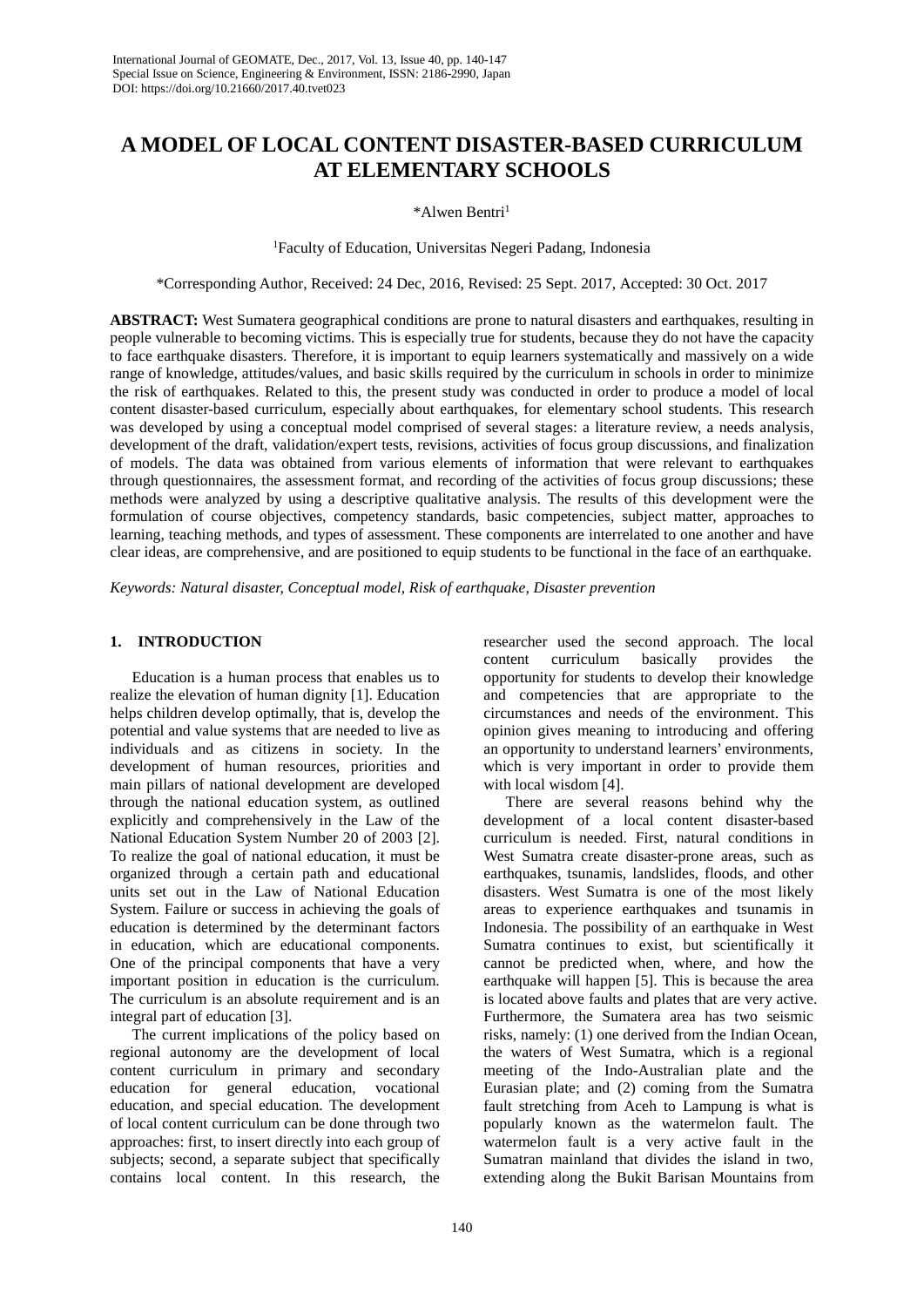the Gulf of Watermelon in the Sunda Strait to North Aceh. This region is very susceptible to earthquakes. The earthquake that occurred on September 30<sup>th</sup>, 2009 was clear evidence that West Sumatra is an earthquake-prone area [6].

Secondly*,* a strong earthquake and its ensuing damage will have an impact on various things, such as damage to infrastructure, loss of life, unemployment, psychological effects, and more. Approximately 20% to 50% of earthquake victims are affected by a mental disorder triggered by the loss of loved ones, loss of materials, and so on [7]. There will be much damage, loss of materials, and casualties. This shows the lack of readiness of individuals and communities in facing a future disaster.

There are four main factors that influence these conditions, namely: (1) a lack of understanding of the characteristics of the hazard; (2) attitudes and behaviors that lead to a decrease in the quality of natural resources; (3) a lack of information that leads to unpreparedness for disasters; and (4) the inability to mobilize in the face of danger [8]. In addition, research found that students who do not understand<br>earthquakes impacts how they experience  $earthquakes$  impacts how they earthquakes [9]. Therefore, students in the next generation need to be given disaster education as it has been done and be educated on how to manage disaster education through open and distance education [10]. After the devastating 1999 Kocaeli earthquake in Turkey, some key institutions initiated and developed several disaster preparedness training programs that included basic disaster awareness and awareness of structural and nonstructural earthquake hazard mitigation [11].

Third*,* earthquakes that have occurred and will occur in West Sumatra are recognized scientifically as a natural phenomenon. There is no science that can accurately predict when an earthquake will occur. Fourth**,** the Law of the Republic of Indonesia Number 24 of 2007 on Disaster Management explicitly said that the territory of the Republic of Indonesia (NKRI) is prone to disasters and has the geography, geology, hydrology, and demographics that allow disasters caused by natural, non-natural, or human factors [12].

Fifth, the reform movement in Indonesia cannot be separated from the global movement with a key substance of democratization that led to movements from below that wanted a more democratic life and who recognize human rights in all aspects of human life. As a result, at the end of 1997, the concept of centralized management is no longer a place in society that ultimately gave birth to an alternative policy with the enactment of Law Number 22 of 1999 on Regional Autonomy [13].

Clearly, it can be said that autonomous regions shall implement and recognize education, including making changes and adjustments so that this region

can realize a democratic process of education and encourage community participation [14]. The states that are members of mainstream society, local governments, and universities in a particular area are synergistic in accelerating the improvement of the quality of education in that area. Participation is managed and coordinated well in order to be more efficient and more meaningful for regional development in the field of education.

This research produces a model of local content disaster-based curriculum for primary school students. This research is expected to provide benefits theoretically, that is, the development of ideas as well as basic concepts, models, strategies, and meanings in local content disaster-based curriculum.

## **2. REVIEW OF LITERATURE**

## **2.1 Basic Concept of Curriculum**

The evolutionary process that occurs in practice and educational theory has provoked a logical consequence of the different and multivariate meanings of basic conceptions of the curriculum. The curriculum is defined differently by educators, experts, and even authors of educational books [15]. The authors of the curriculum will give a different interpretation about the terms of the curriculum [16]. The conception of the curriculum develops in line with the development of the theory and practice of education and also varies according to the school or educational theory espoused.

#### **2.2 Determinant Factors Toward the Conception and Development of Curriculum**

Benchmarks are used as the basis for decisionmaking and an important policy that essentially gives effect to the conception of curriculum and curriculum development, commonly called the foundation of the curriculum. The foundation forms one's approach as the knowledge that directs the pattern of thought in the formulation, development, and improvement of the curriculum and learning.

Educational philosophy lies at a central point because philosophy can provide the basis and grains of guidelines for making a wise decision. Without a philosophy, an educator may lack guidance when designing, implementing, and improving the quality of education [17]. This statement was perhaps more true in the area of curriculum because in essence, the philosophy and curriculum both want to answer the same question, that is, become what the kids someday?

Psychology deals with how students learn and provides a foundation of thinking about the nature of learning and levels of development of learners. In connection to that, curriculum is essentially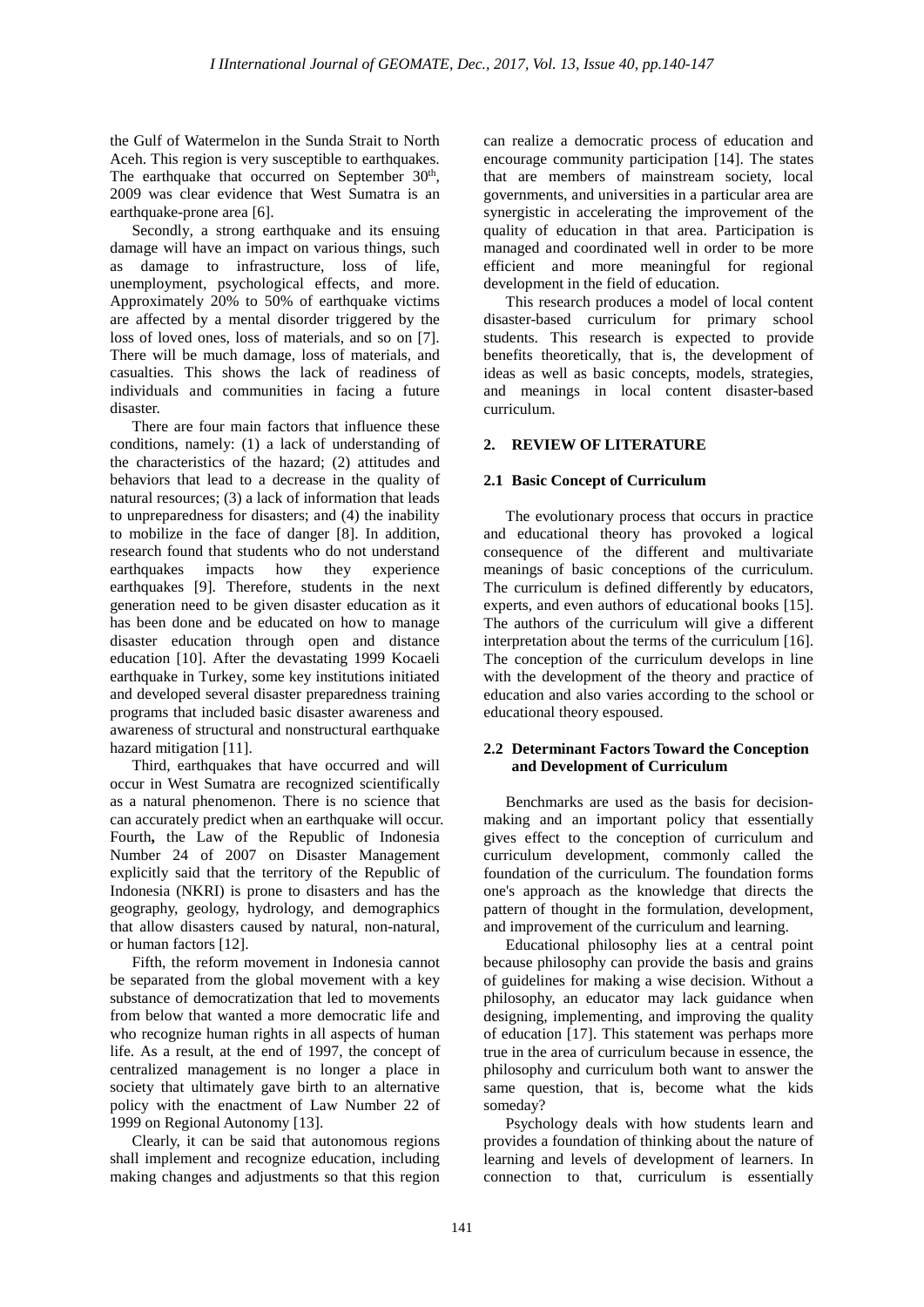developed so that learners can grow and develop properly. Psychology provides knowledge about human development from childhood to adulthood [18]. In connection with this research, the curriculum that will be developed should refer to and be relevant to the psychological conditions of students who are at the level of primary school education.

A sociological study of the curriculum means the study of the social and cultural. Culture includes all the behavior patterns in society that continue to evolve and are followed by every member of society Such ways of thinking and behaving take the form of customs, traditions, ideas, beliefs, and values, in addition to ideals and expectations. Usually people are either consciously or unconsciously proud of their cultural values, whether concrete or abstract.

Historical information or documents about the school programs of the past that may be preserved should be considered for use until now or there was greater effect in the current curriculum. A figure that encourages historical research on curriculum development [19]. He argues that in the development of philosophical ideas, philosophers continue to reconstruct and criticize the works of the past that continue to grow steadily.

## **2.3 Model of Curriculum Development**

## *2.3.1 Alternative Models*

One of the most classic models suggests four basic questions that must be answered in curriculum development, namely: (1) what educational purposes should the schools seek to attain? (2) What educational experiences can be provided that is likely to attain these purposes? (3) How can these educational experiences be effectively organized? And (4) how can we determine whether these purposes are being attained? [20]

This opinion has several steps that must be considered and carried out in developing a curriculum. It also describes some components that must be included in a curriculum (i.e., purpose, learning experiences, organizing of learning experiences, and evaluation). Furthermore, these components must be arranged systematically so that the effectiveness of a curriculum can be reached [21]. This thought also becomes a reference for curriculum specialists or teachers in developing a curriculum. It also has contributed to growing and developing several alternative models of curriculum development in accordance with the development of the theory, practice, and systems of education that are used. In line with this opinion, several alternative models of curriculum development are based on thinking as mentioned above, namely, the administrative (line staff) model, the grass roots

model, Beauchamp's system, the demonstration model, Taba's inverted model, Roger's interpersonal relations model, the systematic action research model, and the emerging technical model [22]*.*

## *2.3.2 Centralization to Decentralization*

The selection of a model of curriculum development is not only based on the advantages and goodness of that model nor based on the optimum result, but also based on the concept of education and the educational management system used. Curriculum development in an educational system and centralized management emphasizes the uniformity of curriculum documents and its implementation, and is named the administrative model. As described in the previous sections, its development came from the initiative and ideas of education administrators and used administration procedures. Furthermore, the government through its bureaucracy applies that curriculum and orders schools to implement it [22].

Decentralization of education is a delegation of authority from the central to local governments to provide education [23]. It will have an impact on the arrangement of the education system, such as the hosting organization, curriculum, structuring of human resources, financing, management systems, and infrastructure facilities in the regions. Nevertheless, the decentralization of education does not mean to shrink the substance of education to become localized and narrow. It would not make the orientation of education primordial, which may foster regional sentiment. It must still refer to national education goals and continue the efforts to achieve those goals.

Based on the description of the decentralization of education, the curriculum development model that is relevant to the characteristics of educational decentralization is a bottom-up model, named the grass roots model and the demonstration model [24]. As stated earlier, these development models are basically the opposite of the administrative model or linear model. In these models, the initiatives and efforts of curriculum development are not coming from the top but from bottom (i.e., teachers, schools, and local levels).

#### *2.3.2 Local Content Curriculum as the Implementation of Decentralized Education*

At the elementary school level, local content curriculum is a package in the development of curriculum for general education that begins in elementary school and continues through high school. The inclusion of local content curriculum is essentially based on the fact that Indonesia has diverse potentials and conditions, such as the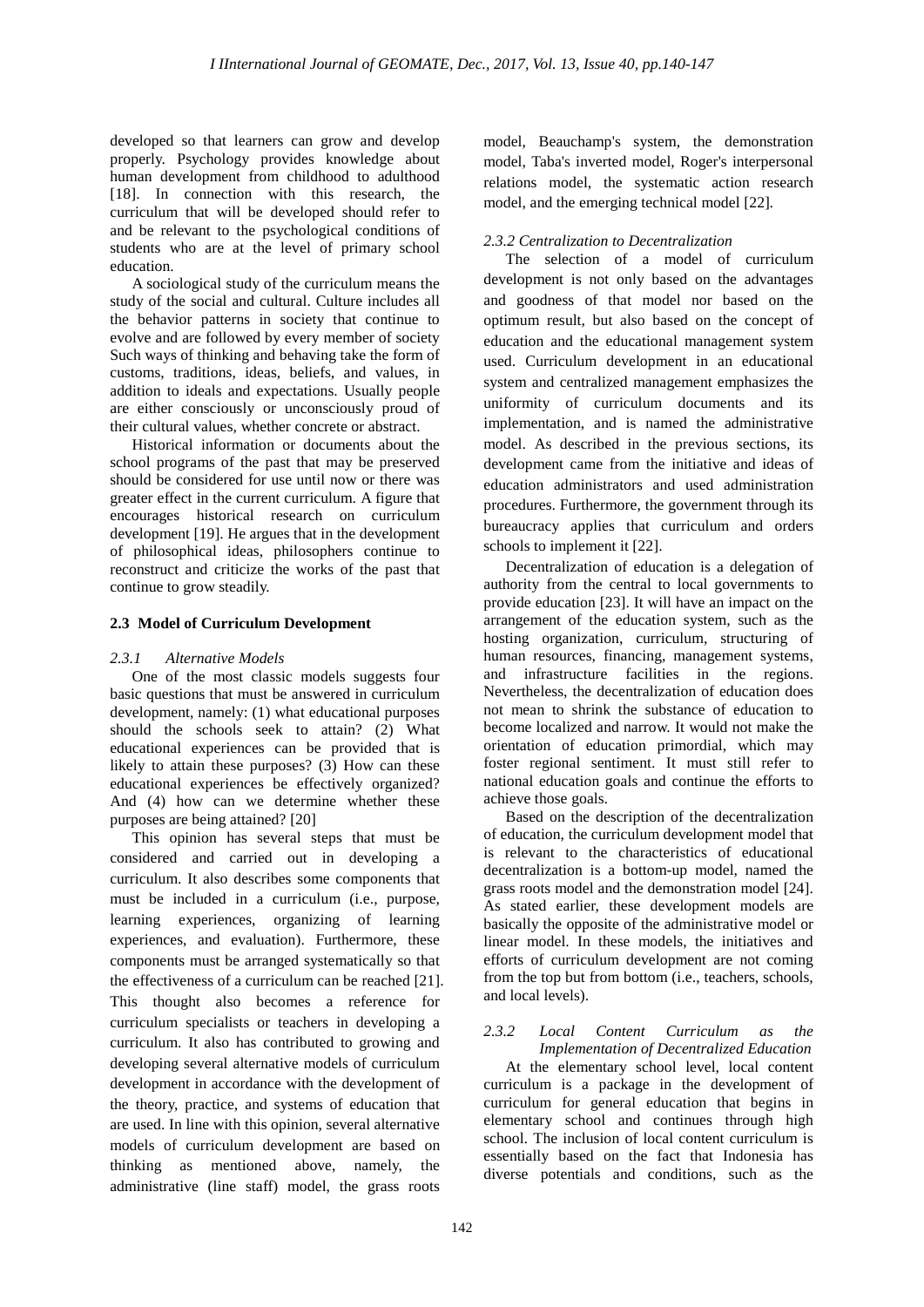diversity of natural and socio-cultural conditions. That is why the introduction and understanding of these conditions is important to bring in as early as possible through the school curriculum so that learners know and understand their environment. All decisions related to the preparation of the curriculum development are submitted to the educational unit or regions. This is actually the main point of the follow-up or implementation of decentralized educational management. In this system, schools or regions have full authority and responsibility in choosing and deciding the suitable curriculum along with the vision, mission, and aims of the educational unit in order to reach national educational goals.

The presence of local curriculum has a meaning, at least in terms of three dimensions: the content of curriculum, learner's expediency, and curriculum expediency [25]. Judging from the dimensions of the content of curriculum, the presence of local curriculum is an attempt to enable various potentials in areas to become lesson materials.

## **2.4 Perspective of an Earthquake**

## *2.4.1 Nature and the Earthquake Potential*

Indonesia has the potential to experience catastrophic events ranging from the mildest to the most devastating. Law number 24 of 2007 on disaster management explicitly stated that a disaster is an event or series of events that threaten and disrupt lives and livelihood that is caused by both natural factors and non-natural or human factors.

## *2.4.2 The Impact of an Earthquake*

In principle, all forms of disasters always bring the impact of a risk that will be borne by the victim, the community, or the government. In connection with the impact of disasters on human life [26], natural disasters are extreme, sudden events caused by environmental factors that injure people and damage property. Disasters generally cause an adverse impact on all kinds of environments, objects, and life nearby. Furthermore, the economic toll of these disasters is quite large, and while modern technology can mitigate property damage and loss of life, no amount of human effort can eliminate disasters [27].

One of the disasters that resulted in the loss of human lives, environmental damage, loss of property, and a psychological impact was the largemagnitude earthquake accompanied by a tsunami that occurred in Aceh in 2004 [28]. This disaster led to the deaths of hundreds of thousands of people, and approximately 50% of all buildings were damaged. Likewise, the seismic events that occurred in West Sumatra on September 30, 2009—although it did not cause a tsunami—added grief to the public record because it caused thousands of houses to be severely damaged and negatively impacted the lives

of hundreds of people, especially in Padang and Pariaman. Padang has the potential for an earthquake to occur with great ground motion in the near future that will have a high impact on nonengineered structures in Padang [29, 30, and 31]. This potential, that will include great ground shaking in Padang, is similar to Palu City, Indonesia [32, 33, 34, and 35].

#### **2.5 Efforts to Minimize the Impact of Disasters and Mitigation of Earthquakes**

The adverse effects of earthquakes as described previously must be taken seriously by all parties through various efforts in the form of policies, programs, and actions so the impact caused by an earthquake can be minimized or even solved with maximum effort. Relating to the impact of an earthquake, anticipating, educating, and informing are the keys to reducing the deadly effects of such natural disasters. A statement stressing the importance of education and information about the disaster is given in order to minimize and mitigate the impact of disasters.

Curriculum-based disasters will make children hold an important role in saving lives and protecting members of society during times when a disaster occurs. The competencies that must exist and need to be developed are: (1) competence before an earthquake and tsunami occurs (preparation); (2) competence during an earthquake and tsunami: (3) competencies required after an earthquake and tsunami. So, related to these thoughts, the findings of this research are focused on these three competencies mentioned previously.

## **3. RESEARCH METHODOLOGY**

The methodology for this study is research and development (R&D) involving research sites in the province of West Sumatra based on geological studies. This province was declared one of the territories of Indonesia positioned at the most vulnerable points and is most susceptible to the threat of earthquakes. The researcher used the techniques of cluster sampling, quota sampling, and purposive sampling. Based on the sampling locations through regional groupings and quotas as stated above, the selected samples of these sites are Kota Padang as representative of the city and Kabupaten 50 Kota as regional or district representatives.

The choice of Padang City and Kabupaten 50 Kota as samples for this research was based on some considerations: the position of regional geologists, the number of elementary school teachers and students, and the mobility of society. The information selected in this study was elementary school teachers, supervisors of primary schools,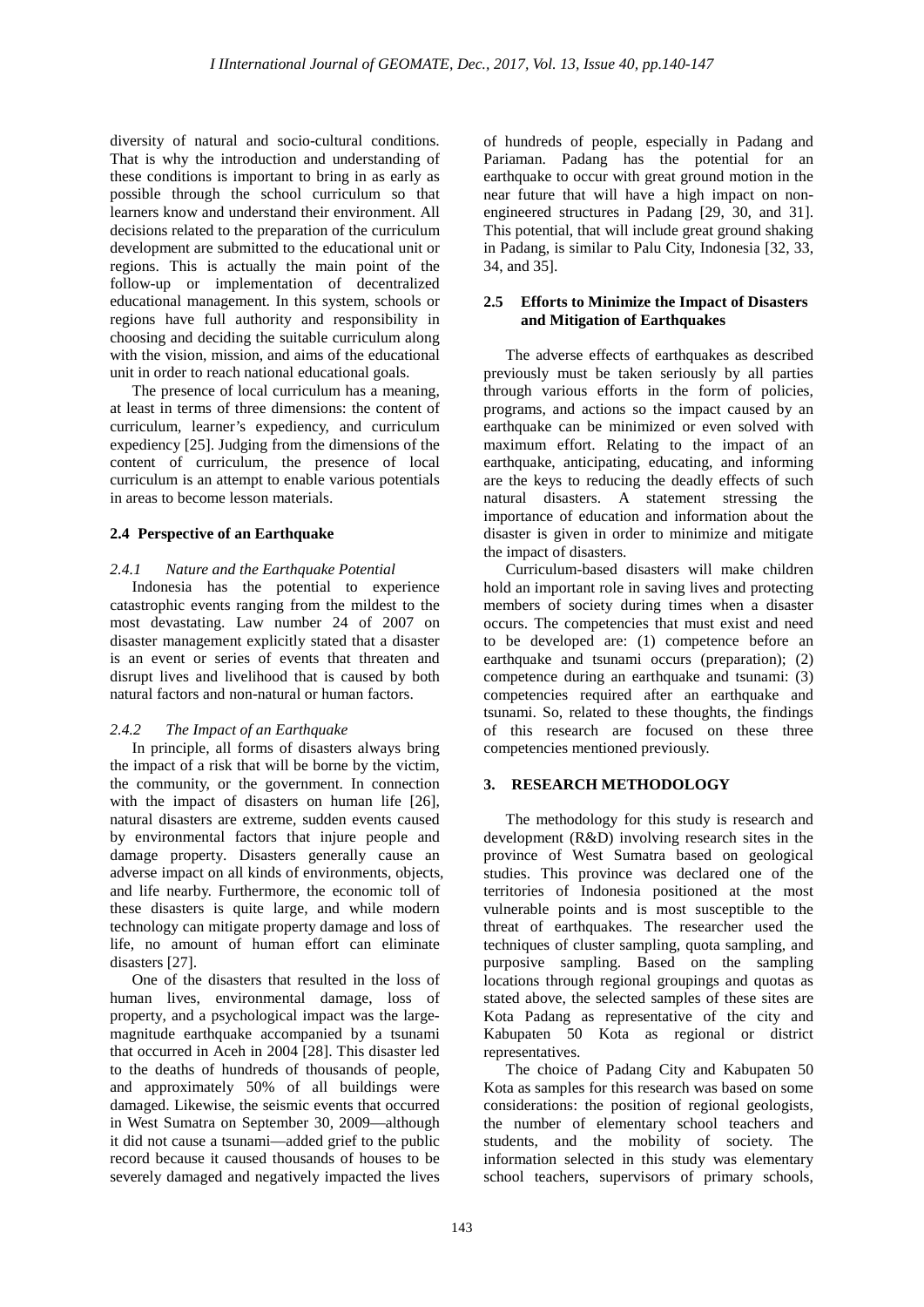section heads of primary school curricula, the heads of education for kindergarten/elementary schools, a team of curriculum developers for primary schools, the board of education, development planning, disaster management agency area, meteorology and Geophysics Padang Panjang, community tsunami alerts, seismologists, education experts, curriculum specialists, religious leaders, and disaster study centers.

Instruments in this research were in a questionnaire and assessment format. In this study, the researcher used a technique for data validity checking such as member-checking, peer debriefing, triangulation, validation or experts testing, and focus group discussions. Techniques of analyzing the data were qualitative and quantitative descriptive analyses.

#### **4. RESULTS AND DISCUSSION**

Results of the study appear consecutively in tabular form in accordance with the components of the curriculum that was developed. Then, the final result will be presented for further discussion.

#### **4.1 Course Objectives**

The results and final discussion of this research that are related to the course objectives are described as follows:

Table 1 Course Objectives

|                                                                                                                                                                                                                                                                            | <b>Results of the Research</b> |             |
|----------------------------------------------------------------------------------------------------------------------------------------------------------------------------------------------------------------------------------------------------------------------------|--------------------------------|-------------|
| Early Draft                                                                                                                                                                                                                                                                | Quantitative(<br>Y             | Oualitative |
| To provide knowledge,<br>attitudes/values, and skills<br>about earthquakes in order<br>to build self-awareness, the<br>ability to think and to act<br>more wisely, and be able to<br>help oneself and others so<br>that the risks of an<br>earthquake can be<br>minimized. | 100%                           | No revision |

The course objectives of local content disasterbased curriculum, especially for earthquakes, that were given to students at elementary schools in this research are to provide knowledge, attitudes/values, and basic skills to students about earthquakes so that the students have the awareness and ability to think and act more wisely and to be able to help themselves and others in order to minimize the risks of an earthquake.

To realize such goals, it is necessary to design the curriculum and learning well and carefully, because the course goals have strategic value to determine a successful implementation of both the learning and the curriculum. The objectives of the curriculum provide general guidelines to achieve the learning experience that is relevant to the attainment of educational goals. Correspondingly, it is suggested that the purpose of a good curriculum should be implemented in learning so that the students are able to master the competencies required to deal with their needs in the community.

## **4.2 Competency Standards**

The results and final discussion of this research that are related to competency standards are described as follows:

Table 2 Competency Standards

|                                                                                                                        | Results of the Research |                                                                                                                                                                                                                                                                            |
|------------------------------------------------------------------------------------------------------------------------|-------------------------|----------------------------------------------------------------------------------------------------------------------------------------------------------------------------------------------------------------------------------------------------------------------------|
| Early Draft                                                                                                            | Quantitative<br>(x)     | Oualitative                                                                                                                                                                                                                                                                |
| Having<br>knowledge,<br>attitudes/values.<br>and basic skills<br>regarding<br>preparedness<br>before an<br>earthquake. | 84.9%                   | Revised by adding two<br>competencies. Thus<br>becoming three<br>standards of<br>competence, namely:<br>1. Save yourself and<br>others when an<br>earthquake disaster<br>occurs; and<br>2. Engage in practical<br>and normative action<br>after an earthquake<br>disaster. |

Competency standards are relevant to promote the goals of the course objectives, which are: (1) to have the knowledge, attitudes, and basic skills regarding preparedness before an earthquake; (2) to have the knowledge, attitudes, and basic skills to rescue themselves and others during an earthquake: (3) to take practical and normative action after an earthquake.

The three competency standards listed above are the formulation of the limits and direction capabilities that must be possessed by learners to perform activities based on the knowledge, attitudes/values, and skills needed to achieve the course objectives. Related with this, the standard of competence is the ability for graduates to possess the subject matter. It confirms that the competency standards are the competencies that should be owned by the students after they follow certain subjects at certain levels.

Competencies such as those contained in the three standards of competence produced in this research will have no meaning for the students' lives if they obtain these competencies separately.

#### **4.3 Basic Competencies**

The results and final discussion of this research related to basic competencies are described as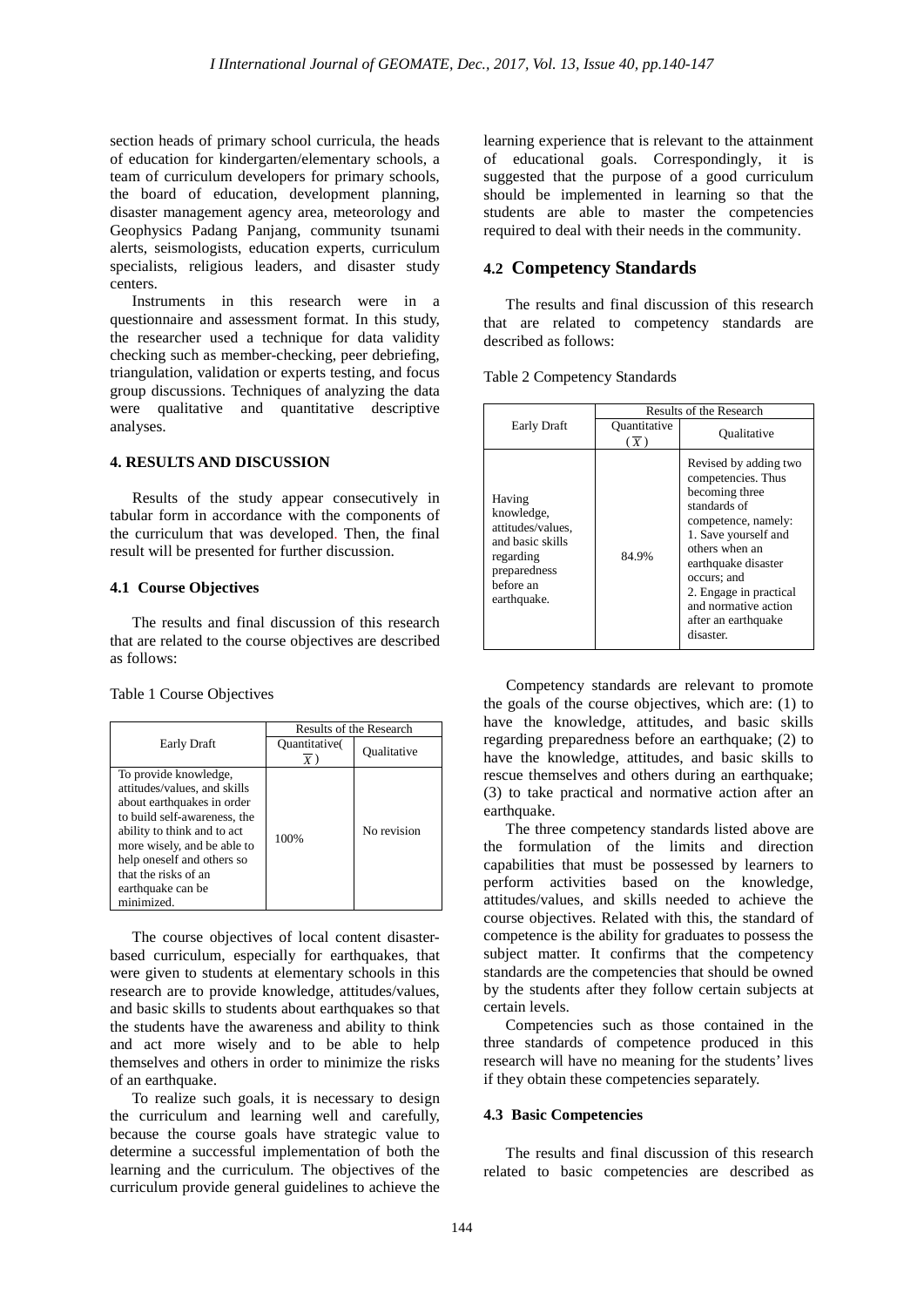follows:

## Table 3 Basic Competencies

|                                                                                                                                                                                                                                                                                                                                                                                                                                                                                                   | Results of the Research          |                                                                                                                                                                                                                                                                                                                                                                                                                            |
|---------------------------------------------------------------------------------------------------------------------------------------------------------------------------------------------------------------------------------------------------------------------------------------------------------------------------------------------------------------------------------------------------------------------------------------------------------------------------------------------------|----------------------------------|----------------------------------------------------------------------------------------------------------------------------------------------------------------------------------------------------------------------------------------------------------------------------------------------------------------------------------------------------------------------------------------------------------------------------|
| <b>Early Draft</b>                                                                                                                                                                                                                                                                                                                                                                                                                                                                                | Ouantitativ<br>$e(\overline{X})$ | Oualitative                                                                                                                                                                                                                                                                                                                                                                                                                |
| 1. To explain the<br>purpose, types,<br>and causes of<br>earthquakes.<br>2. To explain the<br>history of the<br>events of<br>devastating effects<br>of earthquakes in<br>West Sumatra.<br>3. To identify the<br>impact caused by<br>earthquakes on<br>lives<br>4. To describe the<br>area and<br>earthquake belt<br>5. Obeying the<br>command and the<br>government's<br>regulations for<br>safety in an<br>earthquake<br>6. Take appropriate<br>actions to avoid<br>risks of post-<br>earthquake | 80.1%                            | 1. Revised by<br>added competence<br>such as being able<br>to describe the<br>consciousness and<br>self-awareness of<br>earthquakes in<br>order to minimize<br>the risk, and<br>having skills to<br>rescue themselves<br>and others.<br>2. Adding an attitude<br>aspect of the<br>phenomenon of<br>earthquakes as the<br>providence of God,<br>showing concern<br>for others, and<br>showing patience<br>and trust in God. |

Basic competencies that are relevant to promote the course objectives and achievement of competency standards through this research are: (1) to explain the purpose, types, and causes of earthquakes; (2) to explain the history of the events of devastating earthquakes in West Sumatra; (3) to identify the impact of an earthquake; (4) to describe awareness and alertness to an earthquake in order to minimize risks; (5) to skillfully rescue oneself and others as preparation for an earthquake; (6) to show the areas and pathways of earthquakes in West Sumatra; (7) to describe the signs or symptoms of an earthquake-potential tsunami; (8) to comply with the cues and arrangements of the government for personal safety in case of an earthquake and tsunami; (9) to make efforts to rescue oneself and others when an earthquake occurs; (10) to take appropriate action to avoid the risks of post-earthquake situations; (11) to described the earthquake as a natural phenomenon and a destiny from God; (12) to show concern and cooperation in order to help others affected by the disaster; and (13) to show patience and trust in the Lord in response to an earthquake disaster.

Basic competencies that resulted from this research as outlined above constitute the minimum basic capabilities that must be controlled and displayed by learners. In other words, all the minimum basic capabilities are to support the achievement of competency standards.

#### **4.4 Subject Matter**

The results and final discussion of this research that are related to the subject matter are described as follows:

Table 4 Subject Matter

|                                                                                                                                                                                                                                                                                                                                                                                                                                                                                                                              | Results of the Research          |                                                                                                                                                                                                                                                                                                                                                                                                                                                    |
|------------------------------------------------------------------------------------------------------------------------------------------------------------------------------------------------------------------------------------------------------------------------------------------------------------------------------------------------------------------------------------------------------------------------------------------------------------------------------------------------------------------------------|----------------------------------|----------------------------------------------------------------------------------------------------------------------------------------------------------------------------------------------------------------------------------------------------------------------------------------------------------------------------------------------------------------------------------------------------------------------------------------------------|
| <b>Early Draft</b>                                                                                                                                                                                                                                                                                                                                                                                                                                                                                                           | Ouantitati<br>$ve(\overline{X})$ | Qualitative                                                                                                                                                                                                                                                                                                                                                                                                                                        |
| Definition or<br>1<br>meaning of<br>earthquake<br>Types of<br>2.<br>earthquakes<br>3.<br>The history of<br>devastating effects<br>of earthquakes in<br><b>West Sumatra</b><br>4.<br>The impact caused<br>by earthquakes on<br>lives<br>Neighborhood<br>5.<br>setting<br>Equipment and<br>6.<br>facilities need to be<br>prepared<br>7.<br>Area and earthquake<br>helt<br>8.<br>Signs of<br>earthquakes and<br>tsunamis<br>Map and tsunami<br>9.<br>evacuation route<br>10. Importance of<br>complying with<br>building codes | 83.9%                            | 1.<br>Revised by<br>adding material<br>such as<br>simulating the<br>rescue of self<br>and others as<br>well as how to<br>save oneself<br>and others<br>during an<br>earthquake.<br>$\overline{2}$ .<br>Add the<br>understanding<br>that an<br>earthquake is a<br>natural<br>phenomenon, a<br>result of divine<br>providence;<br>build a caring<br>attitude.<br>cooperation and<br>mutual<br>assistance.<br>patience, and<br>resignation to<br>God. |

Subject matter that is highly relevant to support the achievement of course objectives, competency standards, and basic competencies produced in this research are: (1) the meaning of earthquakes; (2) the types of earthquakes and their causes; (3) historical events of earthquake damage in West Sumatra; (4) the effects of an earthquake; (5) environmental setting of home/residence; (6) equipment/facilities to be prepared; (7) simulating the rescue of oneself; (8) simulating the rescue of others; (9) the area and line of an earthquake; (10) signs of a potential tsunami; (11) early warnings that are held/made by the government; (12) map and tracking of disaster evacuation; (13) the importance of obeying the rules of building; (14) ways/actions to rescue oneself when an earthquake occurs; (15) ways/actions to be taken for others when an earthquake occurs; (16) actions to take after an earthquake disaster; (17) finding and using the right information; (18) earthquakes as a natural phenomenon; (19) earthquakes as the providence of God; (20) building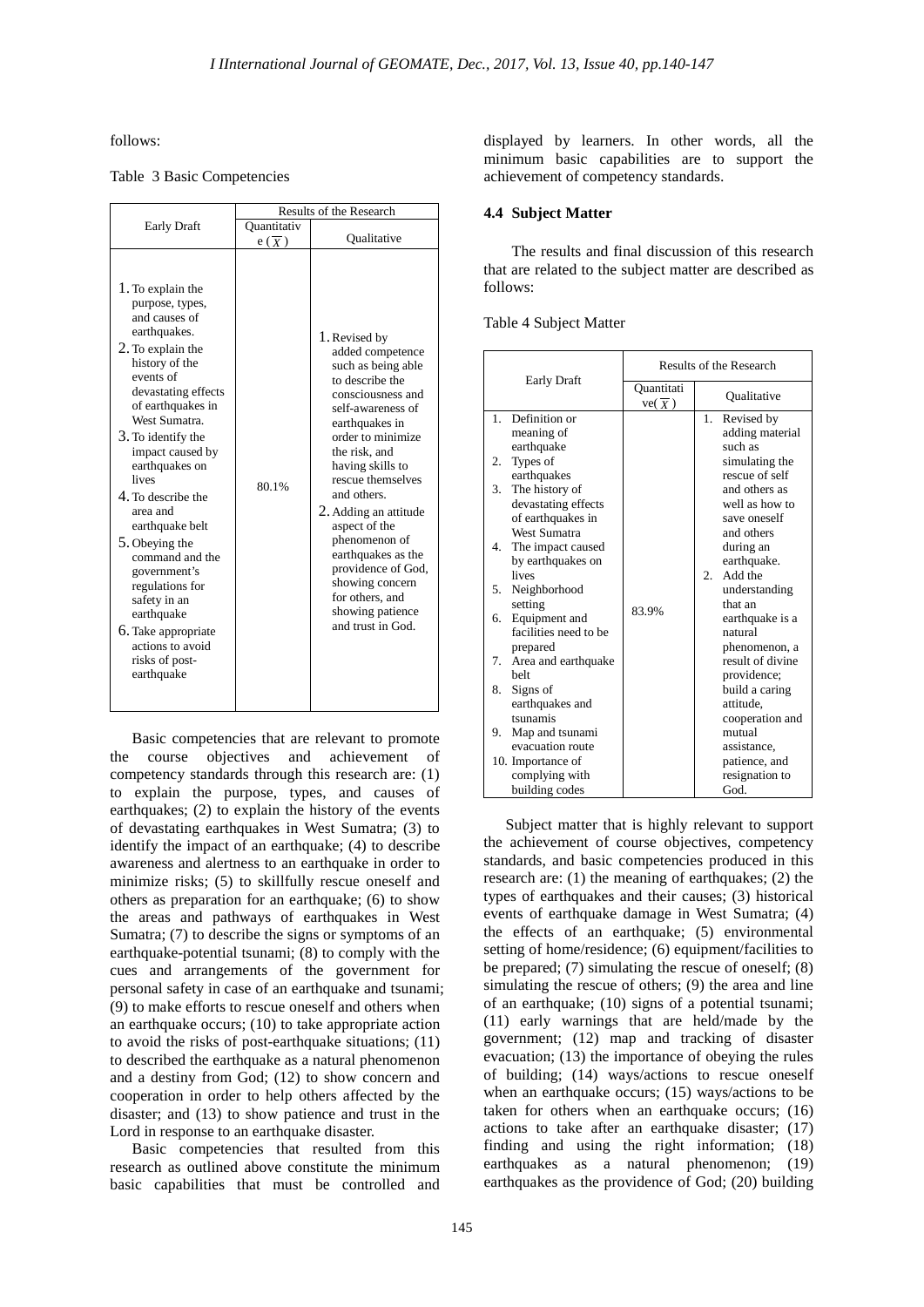a caring attitude; (21) building a sense of cooperation, (22) patience, and (23) trust in the Lord.

The distribution of the subject matter described above contains three domains, namely, cognitive, affective, and psychomotor. These three domains will be owned by the students through learning activities that can further develop into knowledge, which in turn evolves again into the students' experience. The students' learning experience will be developed based on interactions between students and the material in each subject and their environment. This means that the interaction in the learning activities functions as a way to integrate the cognitive, affective, and psychomotor domains until the competencies that are hoped for develop.

#### **4.5 Approaches and Methods of Learning**

The results and final discussion of this research that are related to the approaches and methods of learning are described as follows:

Table 5 Approaches and Methods

|                                                                                                                                                                                                                                                                                                                                                   | Results of the Research          |                                                                       |
|---------------------------------------------------------------------------------------------------------------------------------------------------------------------------------------------------------------------------------------------------------------------------------------------------------------------------------------------------|----------------------------------|-----------------------------------------------------------------------|
| Early Draft                                                                                                                                                                                                                                                                                                                                       | Quantitativ<br>$e(\overline{X})$ | Oualitative                                                           |
| Approaches: (1) Expository, (2)<br>Active Learning (PAKEM), (3)<br>Contextual Teaching Learning,<br>$(4)$ Cooperation, $(5)$<br>Communication.<br>Methods: (1) Lecture Method,<br>(2) Ouestions and Answers, (3)<br>Tasks, (4) Field Study, (5)<br>Discussion, (6) Simulation, (7)<br>Problem Solving, (8)<br>Demonstration, (9) Socio-<br>drama. | 94.33%                           | Revised by<br>adding a<br>method of<br>rememberi<br>ng God<br>(Zikir) |

Approaches and methods that are highly relevant and adequate as procedures and ways of working that are used to direct and facilitate learners to master the subject matter, the achievement of basic competencies, competency standards, and objectives of the course produced in this research are: (1) expository; (2) active learning (PAKEM); (3) contextual teaching learning; (4) cooperation; and (5) communication. Associated with the learning methods are: (1) lecture/*tausiya*: (2) question and answer; (3) assignment; (4) field visits; (5) discussion; (6) simulation/training; (7) problem solving; (8) demonstrations; (9) socio-drama; and(10) *zikir* (remember Allah SWT as God).

The approaches to learning described above are to create a learning process that empowers the students' potential. More deeply, the potential of the students must be empowered so they can transform the teaching materials into knowledge.

#### **4.6 Assessment**

The results and final discussion of this research that are related to assessment are described as follows:

Table 6 Assessment

|                                                                                                                                                 | Results of the Research    |                 |
|-------------------------------------------------------------------------------------------------------------------------------------------------|----------------------------|-----------------|
| <b>Early Draft</b>                                                                                                                              | <b>Ouantitati</b><br>ve(x) | Oualitative     |
| $(1)$ Written Tests, $(2)$ The<br>Assignment Sheet, (3)<br>Oral Tests, (4) Attitude<br>Tests, $(5)$ Practices, $(6)$<br>Reports of Field Study. | 100%                       | No<br>Revisions |

Assessments are very relevant to obtain information about the achievements and performance of learners in accordance with the subject matter and the basic competencies that have been produced in this research. Types of assessments include: (1) written tests; (2) assignment sheet; (3) oral test; (4) attitudes test; (5) practice; and (6) reports of the field study. These assessments are the final component of the curriculum model generated from this research.

Assessment has a very important role in curriculum and learning; assessment is an essential component of the curriculum as it gauges: (1) achievement of the objectives; (2) how information was provided to the parties concerned; (3) decisionmaking; and (4) improvement efforts based on information and evidence gathered.

## **4. CONCLUSIONS**

This development research has produced a local disaster-based curriculum for primary schools, especially for earthquake disasters. This curriculum has several components, namely: the objective of learning, three competency standards that are highly relevant to support the achievement of the objectives, 13 basic competencies, 23 main subjects, ten approaches and learning methods, and six types of assessments. When it is viewed organizationally or in the implementation, these components have a close relationship to each other. In addition, the model has clear ideas, practical values, is comprehensive, and is strategic with equipping and facilitating learners to live their lives more effectively for themselves and others in the face of an earthquake disaster. Thus, the casualties generated as a result of an earthquake disaster can be avoided or minimized.